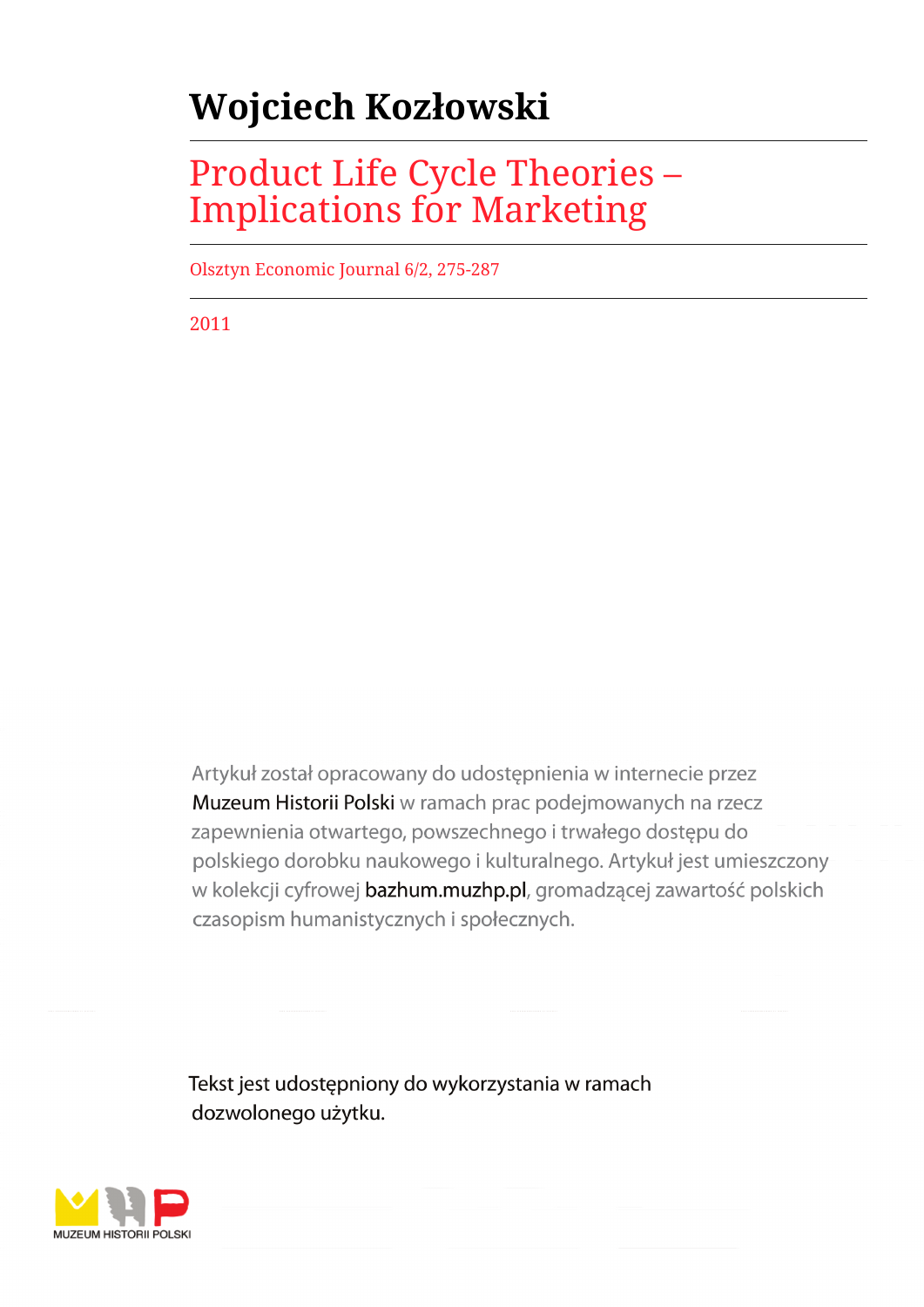## **PRODUCT LIFE CYCLE THEORIES – IMPLICATIONS FOR MARKETING**

## *Wojciech Kozłowski*

Chair of Market Analysis and Marketing University of Warmia and Mazury in Olsztyn

K e y w o r d s: classical product life cycle, product evolution, international product life cycle, marketing.

#### Abstract

Paper presents review of chosen product life cycle theories that should be, in the assumption, treated as specific guide for marketing actions and tools. Levitt' classical theory of product life cycle was the starting point of consideration of nature product life, and it's implications for marketing. Presenting this theory, there was underline, presented in the marketing literature, common critics with reference to possibility of utilize theory in the real marketing world. In the view of this, there was presented also another conception of product life – Ensis, Garce and Prell (theory of extending product life cycle), Tellis and Crawford (En evolutionary approach to product growth theory) and Vernon's theory of international product life cycle.

#### **TEORIE ŻYCIA PRODUKTU – IMPLIKACJE DLA MARKETINGU**

#### *Wojciech Kozłowski*

Katedra Analizy Rynku i Marketingu Uniwersytet Warmińsko-Mazurski w Olsztynie

Słowa kluczowe: klasyczny cykl życia produktu, ewolucja produktu, międzynarodowy cykl życia produktu, marketing.

#### Abstrakt

Opracowanie stanowi przegląd wybranych teorii cyklu "życia produktu", w założeniu mających stanowić rekomendacje odnośnie wyboru działań i instrumentów marketingowych. Punktem wyjścia rozważań nad naturą życia produktów i wynikającą z tego implikacji dla marketingu była klasyczna teoria "cyklu życia produktu" Levitta. Przedstawiając tę teorię, uwypuklono wyrażaną na łamach literatury marketingowej powszechną krytykę w odniesieniu do możliwości jej wykorzystywania w praktyce. W tym świetle przedstawiono inne koncepcje "życia produktu" – Enisa, Garce'a i Prella (teorię ponownego życia produktu), Tellisa i Crawforda (teorię cyklu ewolucji produktu) oraz Vernona (teorię międzynarodowego życia produktu).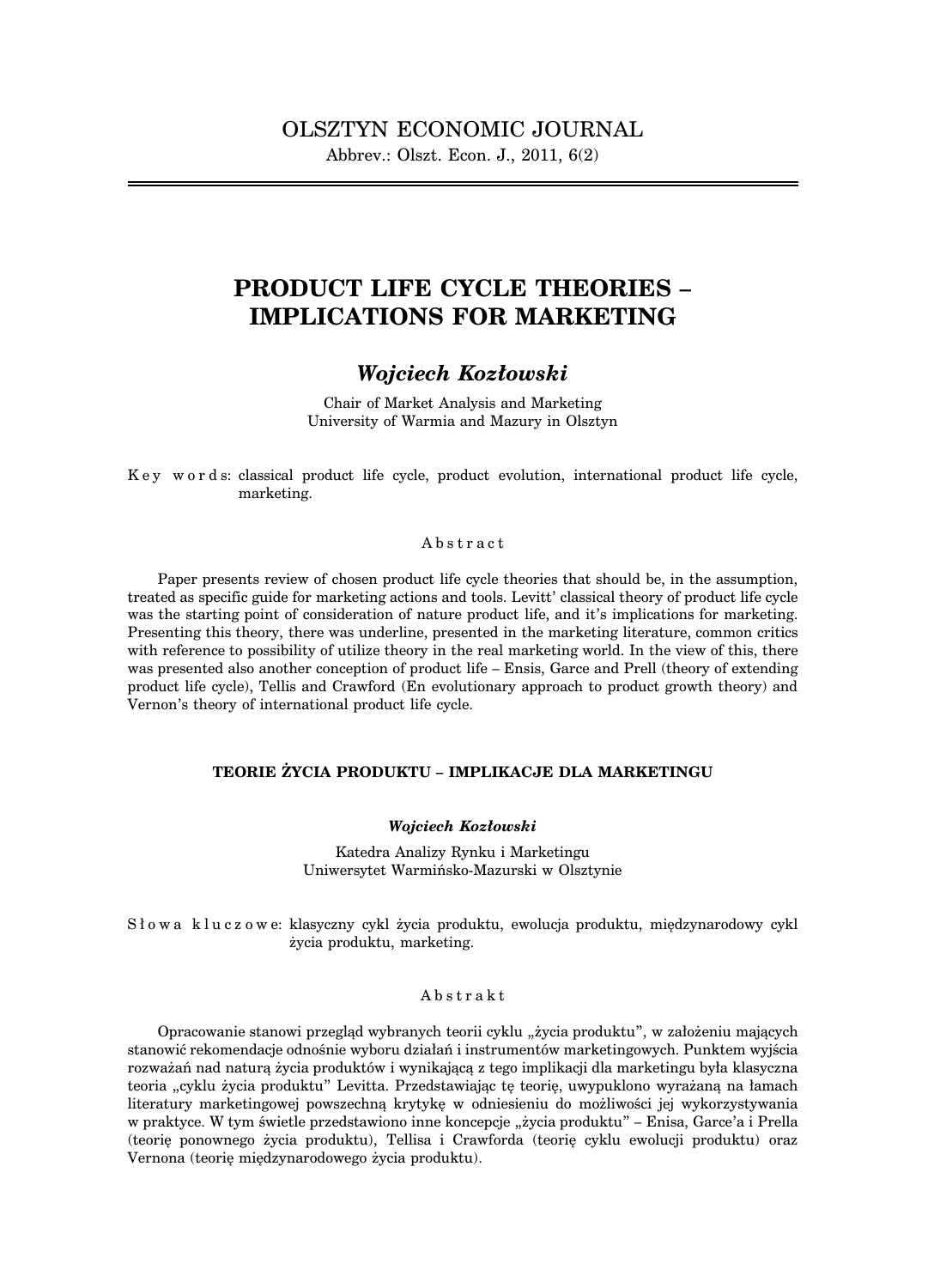#### **Introduction**

The first product life cycle theory defining the regularities in the development of products' sales and profits over time was elaborated during the sixties of the past century. According to that cycle that was based on the analogy to the biological nature of higher order organisms' life the individual goes through a series of fixed and identifiable stages starting with birth through growth, maturity, decrepitude and finally its death. Although the studies on the product life cycle were initiated by Dean during the early 1950s the further works, in particular the innovation spread model by Roger of 1962 (KOZŁOWSKI, MICHALAK 2010) and the 4-stage product life cycle model presented three years later by LEVITT (1965) provided the impulse for the discussions on the product life cycle and its application in marketing.

The attempts on empirical verification of the paradigm by Levitt undertaken indicate the existing problems related to practical application of the model as a strategic marketing management tool. That is why consecutive researchers of "product life" developed alternative marketing theories explaining that phenomenon on one hand while on the other they took efforts at applying the "cycle" not only in managing the product of the company but also, among others, strategic planning in retail trade, explaining the functioning of foreign trade and as a tool for linking production with marketing and for forecasting the sales (KOBA 2006a). This paper represents an attempt at presenting more closely the selected marketing concepts concerning the "product life" while drawing particular attention to their suitability for formulating a marketing strategy. In that context the classical product life cycle theory as well as the theory of extending the product life cycle, the evolutionary approach to product growth theory and the theory of international product life cycle were presented.

#### **Classical product life cycle theory by Levitt**

As Theodor Levitt stated rightly, the success of every product in the market depended on the length of its life cycle and the total volume of its sales from the moment of its appearance in the market until the moment of its withdrawal. According to the classical life cycle theory the majority of successful products represent the history of their sequential transition through the identifiable stages assuming the form of the "S-shaped curve of sales/profit" that appear according to the following, sequential order: market development, market growth, market maturity and market decline (Fig. 1). Each of those stages represents not only a different level of sales and profits generated, different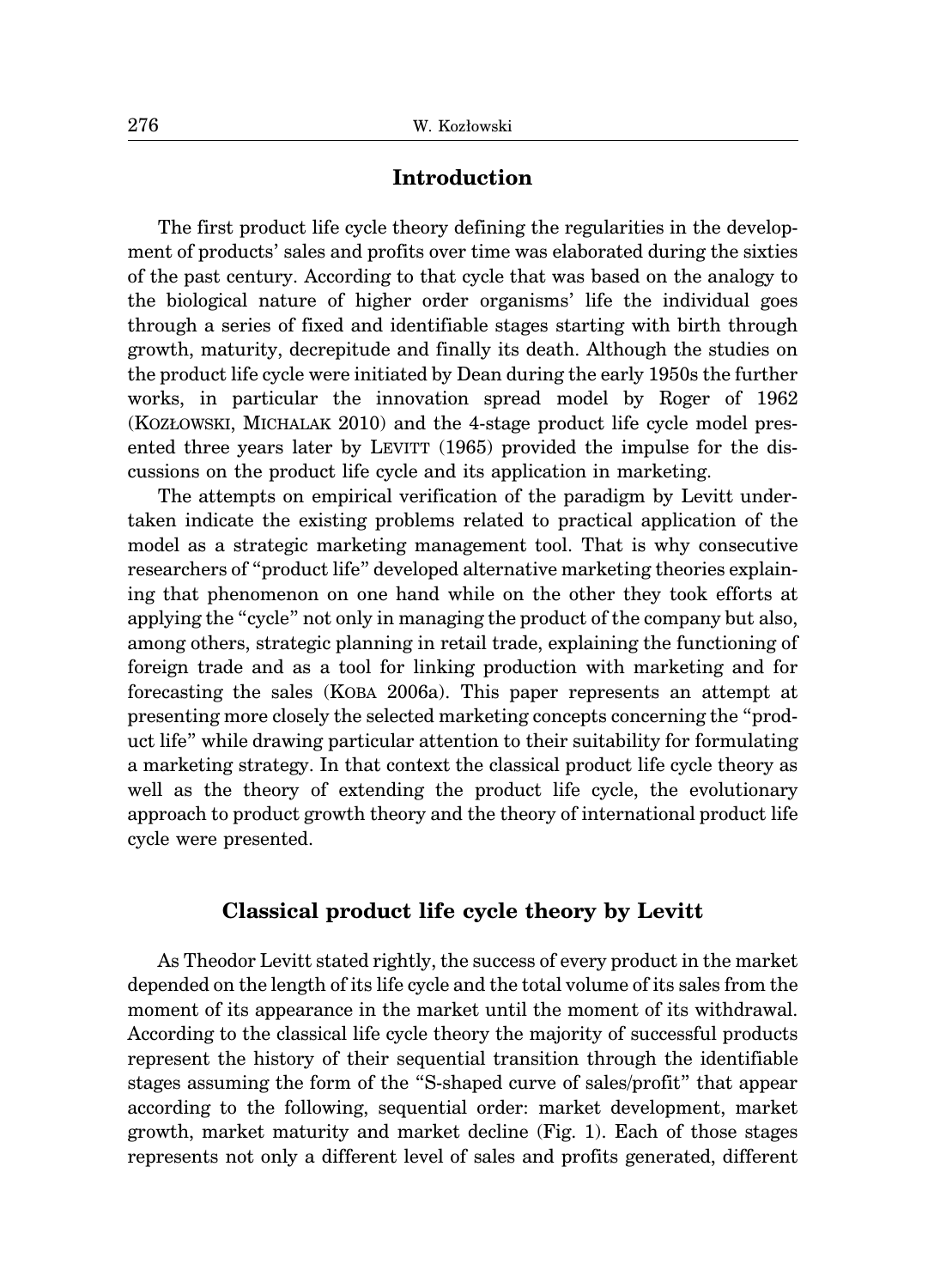marketing costs, different characteristics of clients and competition as well as different market goals of the company but also the need for diversifying the marketing activities of the company concerning the same product, its price, distribution and promotion resulting from those characteristics<sup>1</sup>.



Fig. 1. Classical product life cycle Source: own work based on: LEVITT (1965).

The concept of biological product life cycle, because of its simplicity and assumptions made, is highly controversial. It raises numerous controversies among both the theoreticians and the practitioners as a consequence of the limitations existing in its application in product marketing management practice. One of the fundamental objections against that model is that actually we may deal with different numbers of stages in the product life cycle and with different durations of the individual stages, and as a consequence, different shapes of the curve diverging from the S-shape (Fig. 2). That is why formulation of straight conclusions concerning the choice of marketing strategies for each of the stages in the market life of the product is not justified fully. In the subject literature other objections against the rightness and usefulness of the concept by Levitt are formulated (Tab. 1). Currently, the majority of practitioners and theoreticians realize that the development of the product life cycle is a dynamic process where the individual stages imply appropriate marketing strategies on one hand, while on the other the strategies applied influence the sequence and duration of those stages.

 $<sup>1</sup>$  The marketing strategies for every stage of the market life of product are presented exhaustive-</sup> ly in every marketing course book. The books by MRUK and RUTKOWSKI (1994) as well as GARBARSKI et al. (1998) deserve recommendation in that aspect.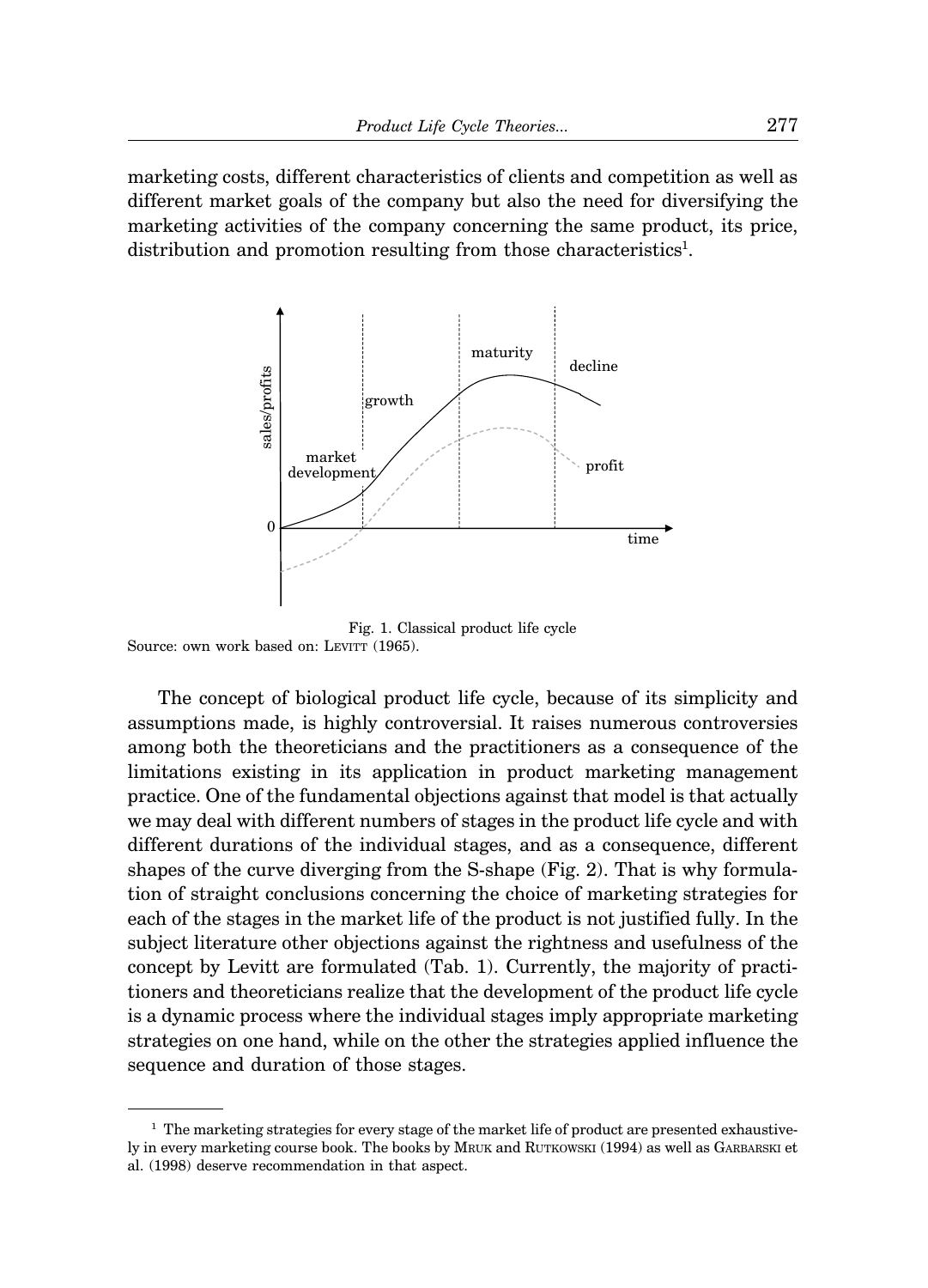

Fig. 2. Alternative shapes of product life cycle curves Source: own work based on: COX (1967), KLUYVERT (1977), MEENAGHAM, O'SULLIVAN (1977), SWAN, RINK (1982), TELLIS, CRAWFORD (1989), WOOD (1999), GOLDER, TELLIS (2004).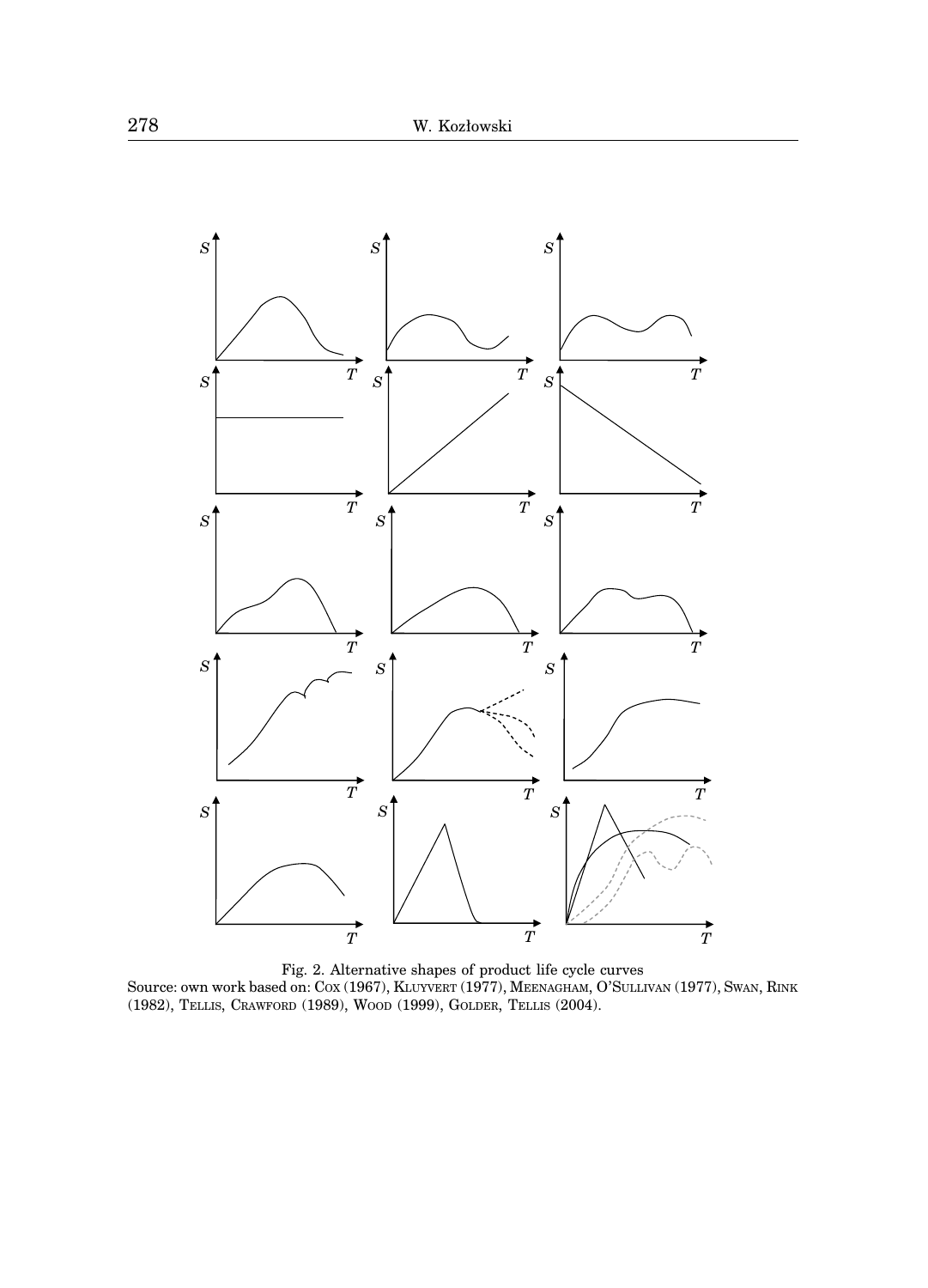| $l$ able $l$                                                                       | Author (publication year)     | ENIS, GARCE, PRELL (1977),<br>TELLIS, CRAWFORD (1981),<br>MASSEY (1999)                                                                                                         | Роід, Соок (1969), Dhalla,<br>(1993), TELLIS, CRAWFORD<br>YUSPEH (1976), MERCER<br>1981                                                                                                                                                                                                                      | RINK (1982), KOTLER (1988)<br>DHALLA, YUSPEH (1976),<br>O'SULIVAN (1977), SWAN<br>GOLDER, TELLIS (2004)                                                                                                                                                     | ENIS (1977), SMITH (1980),<br>DHALA YUSPEH (1976)<br>$W$ oop (1990)                                                                                                                                                                                                                   | TELLIS, CRAWFORD (1981)<br>$\text{Day (1981)} \text{ Wood (1990)}$                                                                                                                                                                                                                                                                                              | HARRIGAN (1980), TELLIS,<br>Woon<br>DHALLA, YUSPEH (1976),<br>CRAWFORD (1981).<br>(1990)                                                                                                                                                                                                                                    | BURNETT (1981), GALBRAITH,<br>THIETARTA, VIVASA (1984),<br>SCHENDEL (1982), WOOD<br>ENIS (1977), THORELLI,<br>DHALA YUSPEH (1976),<br>SwAN, RING (1982)<br>HARRIGAN (1980),<br>(1990                                                                                                                                                                                                                                                                                                                                                                                                                                                                                 |                                                                                                                                                               |
|------------------------------------------------------------------------------------|-------------------------------|---------------------------------------------------------------------------------------------------------------------------------------------------------------------------------|--------------------------------------------------------------------------------------------------------------------------------------------------------------------------------------------------------------------------------------------------------------------------------------------------------------|-------------------------------------------------------------------------------------------------------------------------------------------------------------------------------------------------------------------------------------------------------------|---------------------------------------------------------------------------------------------------------------------------------------------------------------------------------------------------------------------------------------------------------------------------------------|-----------------------------------------------------------------------------------------------------------------------------------------------------------------------------------------------------------------------------------------------------------------------------------------------------------------------------------------------------------------|-----------------------------------------------------------------------------------------------------------------------------------------------------------------------------------------------------------------------------------------------------------------------------------------------------------------------------|----------------------------------------------------------------------------------------------------------------------------------------------------------------------------------------------------------------------------------------------------------------------------------------------------------------------------------------------------------------------------------------------------------------------------------------------------------------------------------------------------------------------------------------------------------------------------------------------------------------------------------------------------------------------|---------------------------------------------------------------------------------------------------------------------------------------------------------------|
| Sample problems related to application of the classical product life cycle concept | Model application limitations | product life is more complex and is not so predictable and characteristic as the life<br>products are not organisms and have no natural development cycle<br>of a natural being | the theory reflects a little or does not reflect at all the life cycle of product brands $-$ their<br>life cycle is more stable, much longer than provided according to the classical model<br>opinions concerning the model usefulness for analysis of life or product classes and<br>torms are diversified | determination of the actual stage and forecasted future levels of sales becomes ambiguous<br>the duration of each stage may be different in case of different products, products may<br>go through the cycle in different sequences and for different times | the danger of self-fulfilling prophecy of product death appears because managers do not<br>when the product is in the last stage of its life this does not mean that the product must<br>die; only unsuccessful or poorly managed products are condemned to death<br>take any actions | as a consequence, the more variations of the classical model exist the more difficult<br>identification of boundaries between stages depends on different life cycle patterns,<br>the<br>there are no clear and generally accepted criteria defining the beginning and<br>the positioning of the product on the curve becomes<br>end of a stage in product life | actions taken by managers may actually determine the shape and development of the<br>the time and development of product life are determined by the strategy applied and<br>the product life cycle development is a dependent variable conditioned by marketing<br>not the other way round<br>curve over time<br>activities | business characteristics – the model dismisses those more important than sales that are<br>the strategies in the model are very general and simplified, there is no unique strategy<br>marketing strategies depend not only on the stage and shape of the product life cycle<br>the product life cycle does not happen but it is rather the result of various factors<br>for every stage, different action strategies may be applied for the individual stage,<br>but also the objectives of the company, nature of the market environment and<br>that should be considered by those planning the marketing<br>to a certain degree more controllable by the managers | Source: own work based on: DHALLA, YUSPEH (1976), LAMEKIN, DAY (1989), MERCER (1993), RYAN, RIGGS (1996), WOOD (1999), GOLDER, TELLIS (2004), KOBA<br>2006b). |
|                                                                                    | Model assumption              | life cycle of the organism<br>The model represents an<br>analogy to the biological                                                                                              | The model applies to the<br>class, form and brand<br>of product                                                                                                                                                                                                                                              | The sequence of cycle<br>stages is determined<br>in advance                                                                                                                                                                                                 | inevitable and natural<br>death of the product<br>The model assumes                                                                                                                                                                                                                   | ЪЭ<br>පී<br>The stages are determin<br>by the level and dynami<br>of sales and profit                                                                                                                                                                                                                                                                           | company actions have no<br>The product life curve<br>is independent and<br>influence on it                                                                                                                                                                                                                                  | 89<br>The model recommends<br>the sequential strategies<br>for product life cycle stag                                                                                                                                                                                                                                                                                                                                                                                                                                                                                                                                                                               |                                                                                                                                                               |

Table 1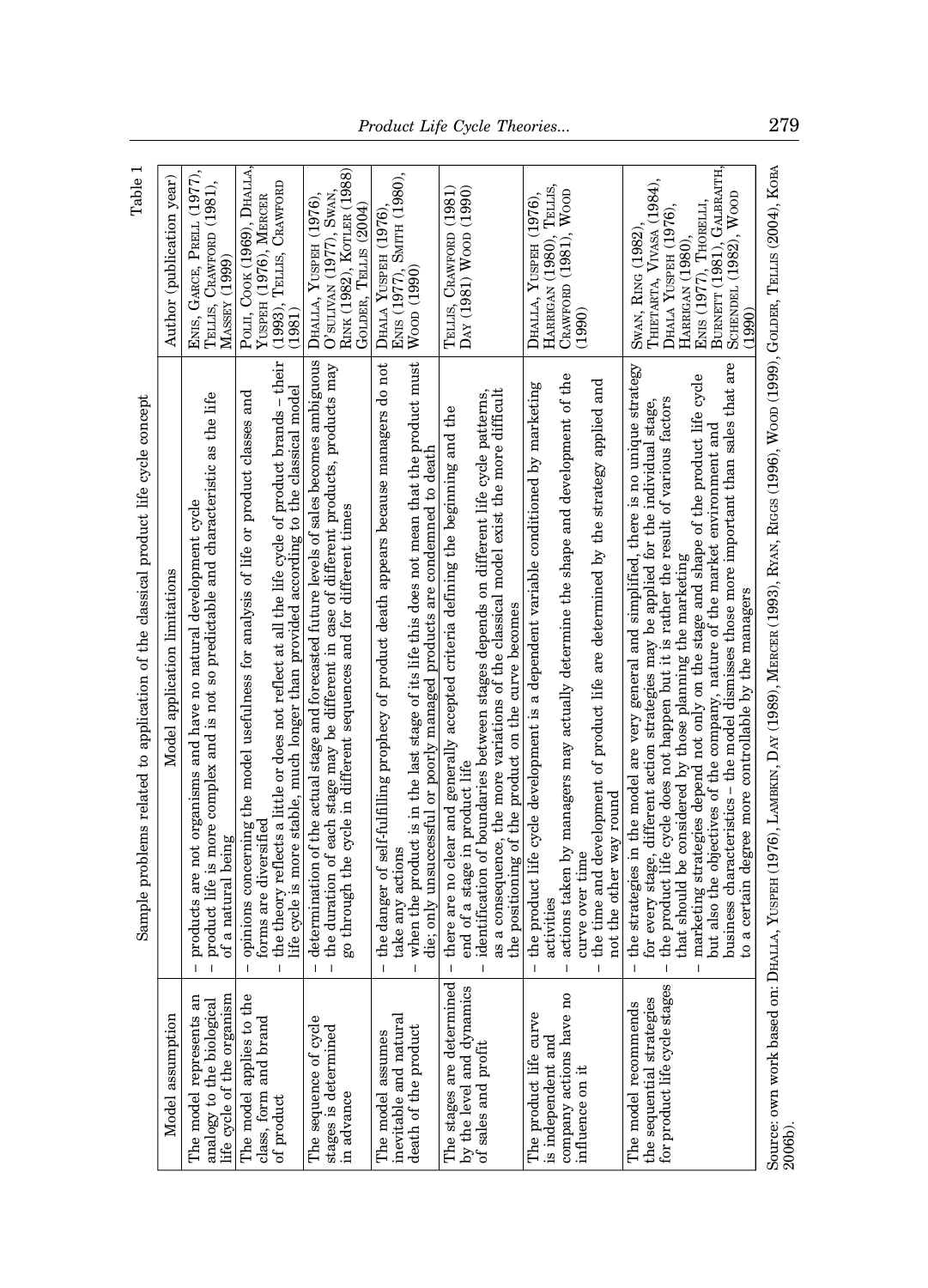## **Theory of the extended product life cycle by Enis, Garce and Prell**

As different from the "classical product life cycle theory" the "extended product life cycle theory" is based on the assumption that products are not like organisms and that they have no natural development cycle and that the product life cycle is not a function of time. This means that the shape of the sales curve and the time of product existence in the market are influenced directly by the strategic decisions taken by the company as concerns the given product. According to the proposed model ENIS et al. (1977) point out that it is the company that decides whether the product that was developed earlier is to enter the market, what level of sales is optimal, what forms the product is to assume and whether it is to be withdrawn from the market or to continue its life. In the theory of the extended product life cycle the product passes through the 5 stages identified below (Fig. 3)*,* that are characterized by the specific cost to profit relations.



Fig. 3. Sales, costs and profits in the extended product life cycle Source: ENIS, GARCE, PRELL (1977).

1. Development – this is the cost-intensive period of preparation of the product for floating to the market. Four types of new products may result from works on development of a new product: the product that incorporates a new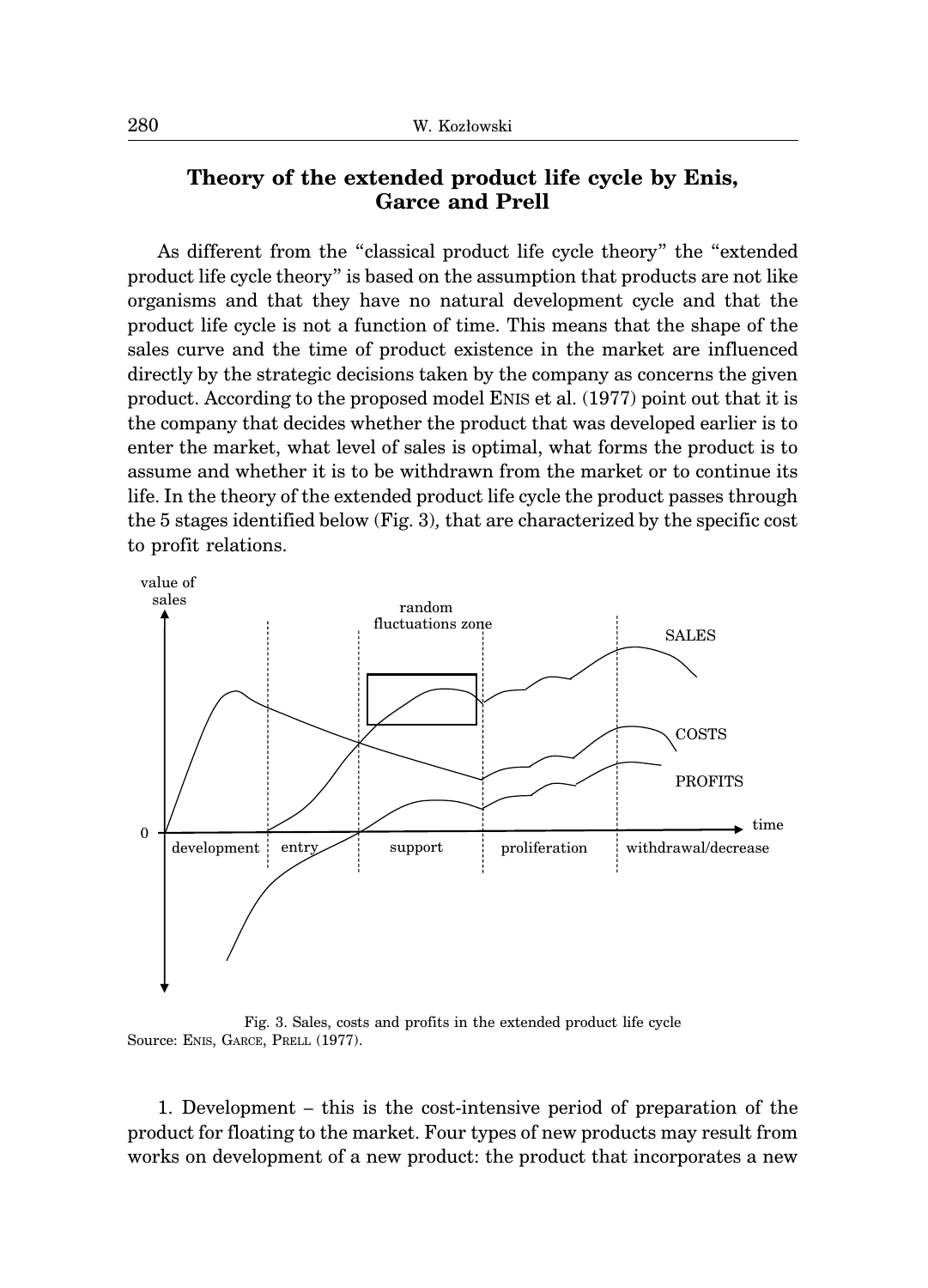concept (a completely new way of satisfying the client needs), it may represent a new process (substitutes for an existing method of satisfying the specific desires of the client), it may be new for the company although similar products may already be available in the market or it can be a new model or improved version of the existing products.

2. Entry – the type of a new product is floated to the market with significant marketing support. At that stage, achievement of the predetermined level of sales or market share is the objective of the marketing strategy. At the entry stage the costs start decreasing although they remain significantly higher than revenues.

3. Support – the aim of the marketing activities at that stage of the product life is to maintain sales of the basic product at the predetermined and stable level although the sales may fluctuate (within the range of the so-called random fluctuations). Maintaining the product sales growth dynamics is becoming increasingly impossible because the competitors enter the market with similar products and the product loses the characteristics of a novelty. At that stage the break-even point is achieved – the product starts generating profits, the costs should reach a low level and the profits generated should allow recovery of financial outlays incurred in the new product development process.

4. Proliferation – this is the product diversification stage during which the managers alter the product offered in various ways to differentiate it from the competitors (numerous variants of the product appear differing in, e.g. packaging, price or attributes). The aim of that stage is to improve the degree of product adaptation to market segments that have not acquired the basic product yet. Taking the decision concerning diversification is, obviously, linked to the expectations of increasing the product sales. The marketing costs related to product diversification (promotion, product innovations) as well as profits increase during that stage.

5. Withdrawal/decline – at that final stage of product life the managers have two options. First, the product may be withdrawn from the market and substituted by a new, improved version of the dying product. Second, the product may be allowed to die its own death. In this case the brand is retained in the market without marketing support as long as the product sells. The decrease in sales results in a dynamic decrease of costs and gradual decrease in profits.

The presented concept provides a much better framework for development of the marketing strategy than the classical theory. The supremacy of that theory results from the fact that the manager that knows for how long he would like to keep the product in the market may plan the duration of each stage by modification of one of the variables (costs/profits). According to this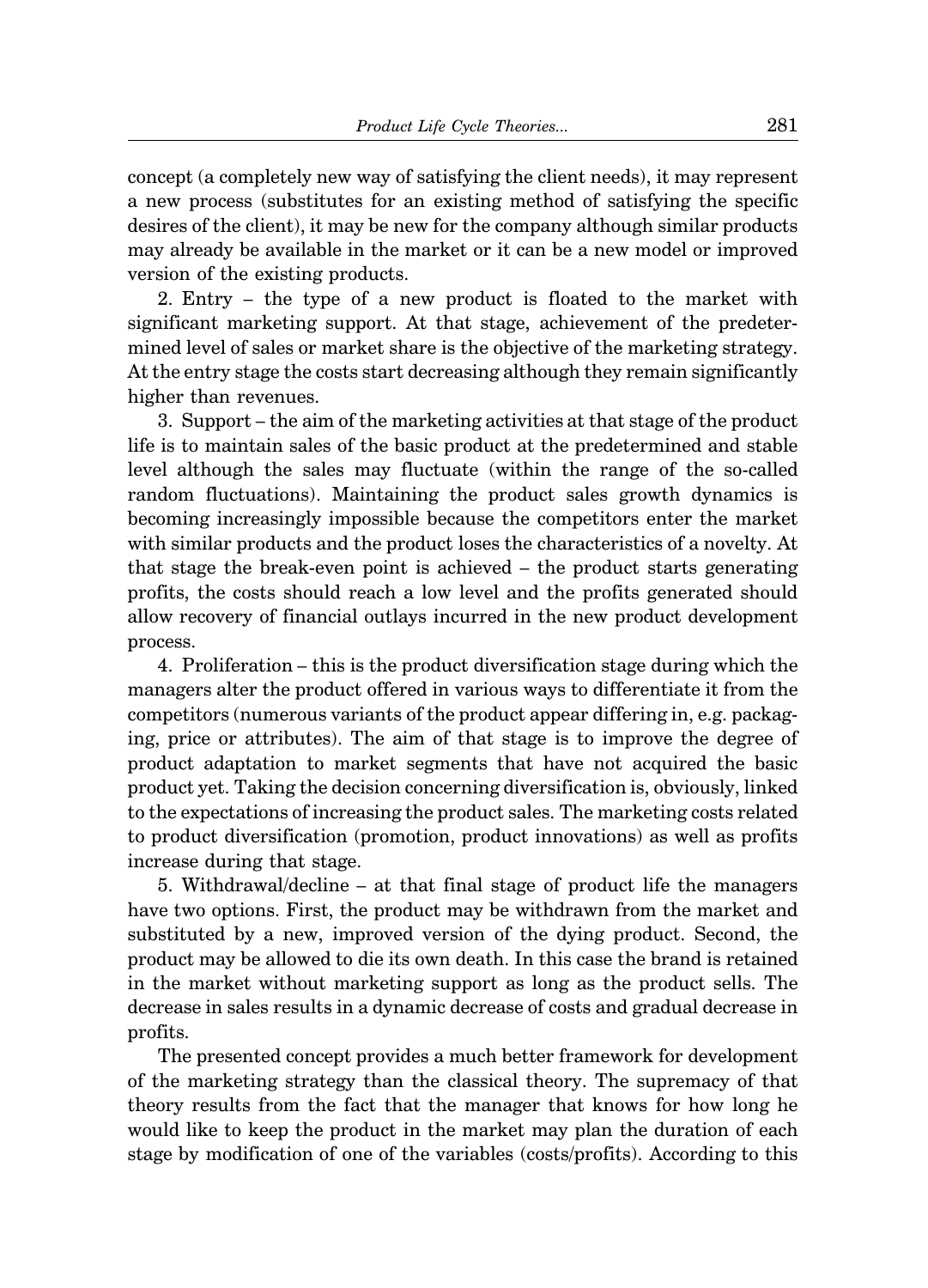approach, in case of each stage in product life the product price level can be modified to obtain the appropriate cost to profit relation. Which is more, the duration of every stage, the appearing costs and revenues, depend heavily on the activities undertaken in product marketing in relation to the internal (production, finance, personnel) and external (competition, government regulations, client perception) conditions.

### **Theory of the "product evolution cycle" by Tellis and Crawford**

The "product evolution" model, referring, similarly to the model by Levitt to the nature of biological development of organisms formulated by Darwin, represents a different concept of "life" of the product. TELLIS and CRAWFORD (1981), conducting the review of the scientific materials on empirical confirmation of the classical product life cycle prove that many products do not pass through the foreseeable pattern of sales development assumed by Levitt. Which is more, they indicate that the majority of products change during their lifetime – the product evolves towards the forms that are more complex and better adjusted to the client demands. In that context Tellis and Crawford formulate the conclusion that instead of depending on the rigid and deterministic analogy to the biological life cycle according to which the organisms pass through the inevitable cycle from birth to death we should look at the product life more in the categories of the evolutionary process. As a consequence, like the biological evolution theory, it assumes gradual and continual change of the product at five characteristic levels of evolution:

– product is not an individuality in itself because it stems from the line of its predecessors, the changes taking place during product evolution are cumulated because every new version of the product is based in the earlier model and is a better version of it (the changes are cumulated);

– product evolution is perceived from the perspective of the consecutive, sequential changes in product characteristics; as a consequence we deal with the new or improved products (better usable for the buyers) in the market that substitute for the earlier models offered in the market and cause that the offer of products is much more diversified allowing more choice options for the clients within a given group of products (the changes are directional);

– product evolution occurs as a consequence of three interrelated and unique forces motivating the product change process over time, i.e. creativity of the managers, consumer behaviors and competitor behaviors; those forces influence the decisions on which products stay in the market and which products will have to vanish from the market (the changes are motivated);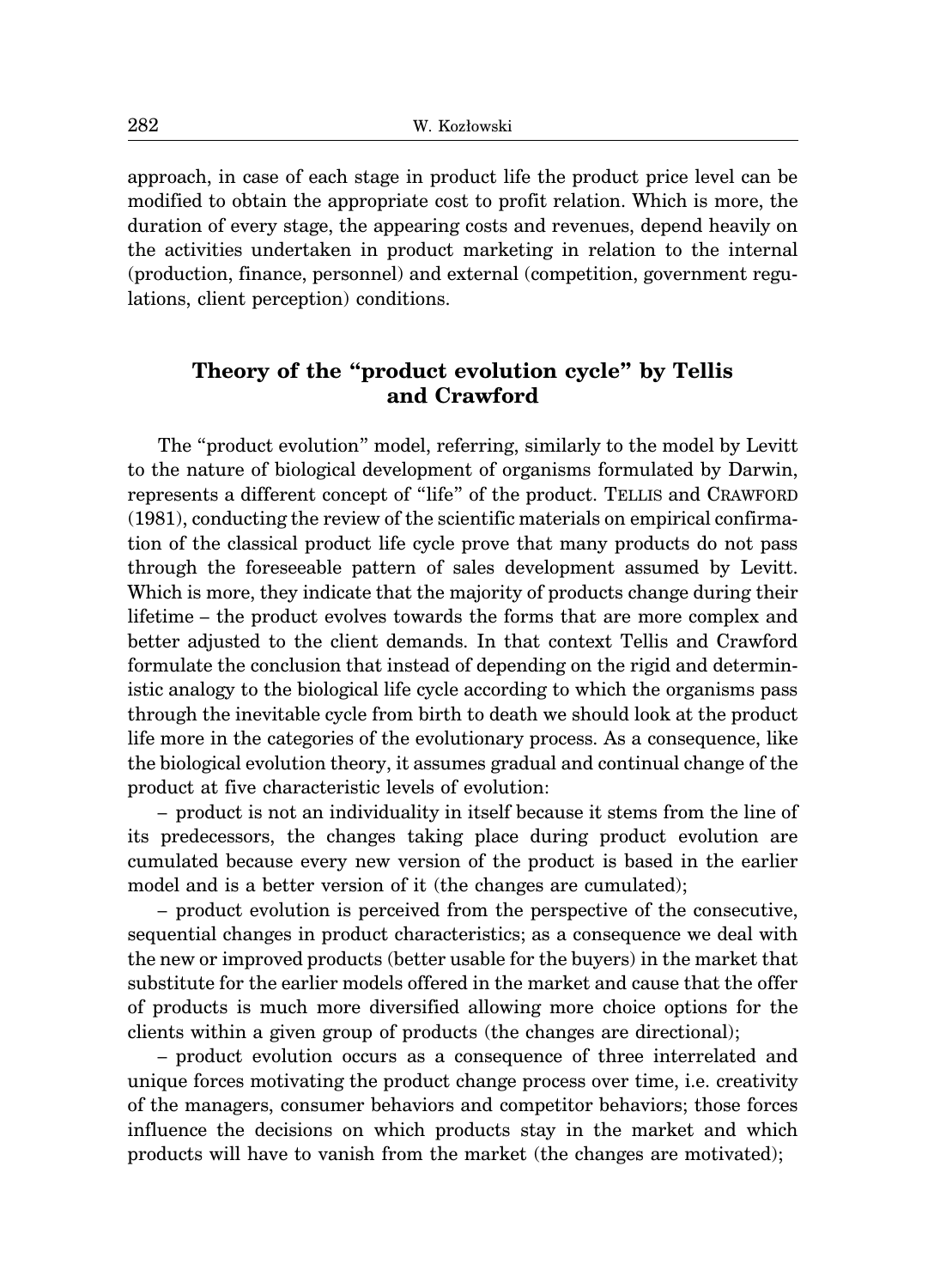– the product life curve shape is not predetermined as its shape and length are highly dependent on the external environment, i.e. the influence of the three forces and the strategy assumed by the company (the changes are model changes).

The character of those changes causes that the product passes through five patterns of the evolution process. Each of the following patterns actually has undetermined length, it can follow or precede other patterns and it is dependent not so much on the preceding pattern but on the ability of meeting the market challenges:

– divergence – represents introducing product of a new type to the market,

– development – represents rapid growth in sales of the new product; the product is gradually adjusted to the consumers to meet their needs the best,

– differentiation – appears when a highly successful basic product is diversified to adjust it to different interests of the consumers,

– stabilization – represents the model of stable or fluctuating sales characterized by several major changes in the product category,

– demise – appears when the product is unable to meet the client expectations or is unable to satisfy the changes in consumer demand any longer.

The evolution theory by Tellis and Crawford was subjected to critique by, among others, MASSEY (1999). He states, among others, that as the application of the Darwin model to product development description and its evolution and lasting in the market requires acceptance of the fact that product versions are accidental and entirely independent of the market needs it is contrary to the product development reality and its later economic results achieved in the market.

### **Theory of the international product life cycle by Vernon**

From the perspective of the current dynamic development of international business and marketing the classical analysis of local marketing activities for specific markets in the context of product life cycle should be enriched with the analysis of regularities concerning the international product life cycle. This could be useful for analysis and choice of the international marketing strategies. That is why it is also justified to present the classical theory by VERNON (1966) stemming from the neo technological approach to foreign trade. That pioneer theory has become the inspiration for creating the consecutive international product life cycle concept and its use by the international business. It describes the process of proliferation of innovation across state borders explaining why the countries initially exporting a specific product ultimately become the importers of that product (Fig. 4). Vernon identifies three product development stages (VERNON 1966, DULINIEC 2009, RYMARCZYK 2004):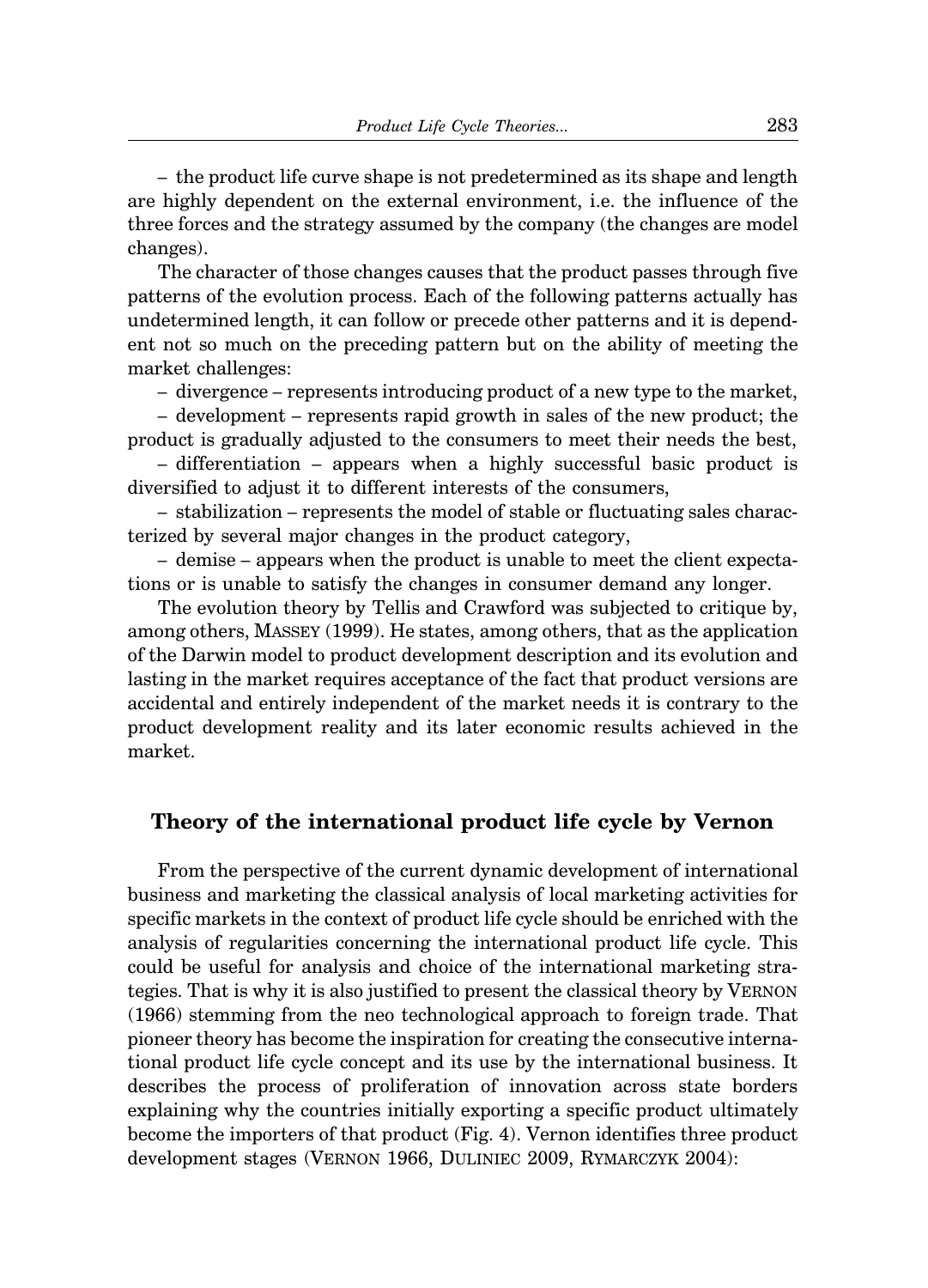

Fig. 4. International product life cycle Source: own work based on VERNON (1966).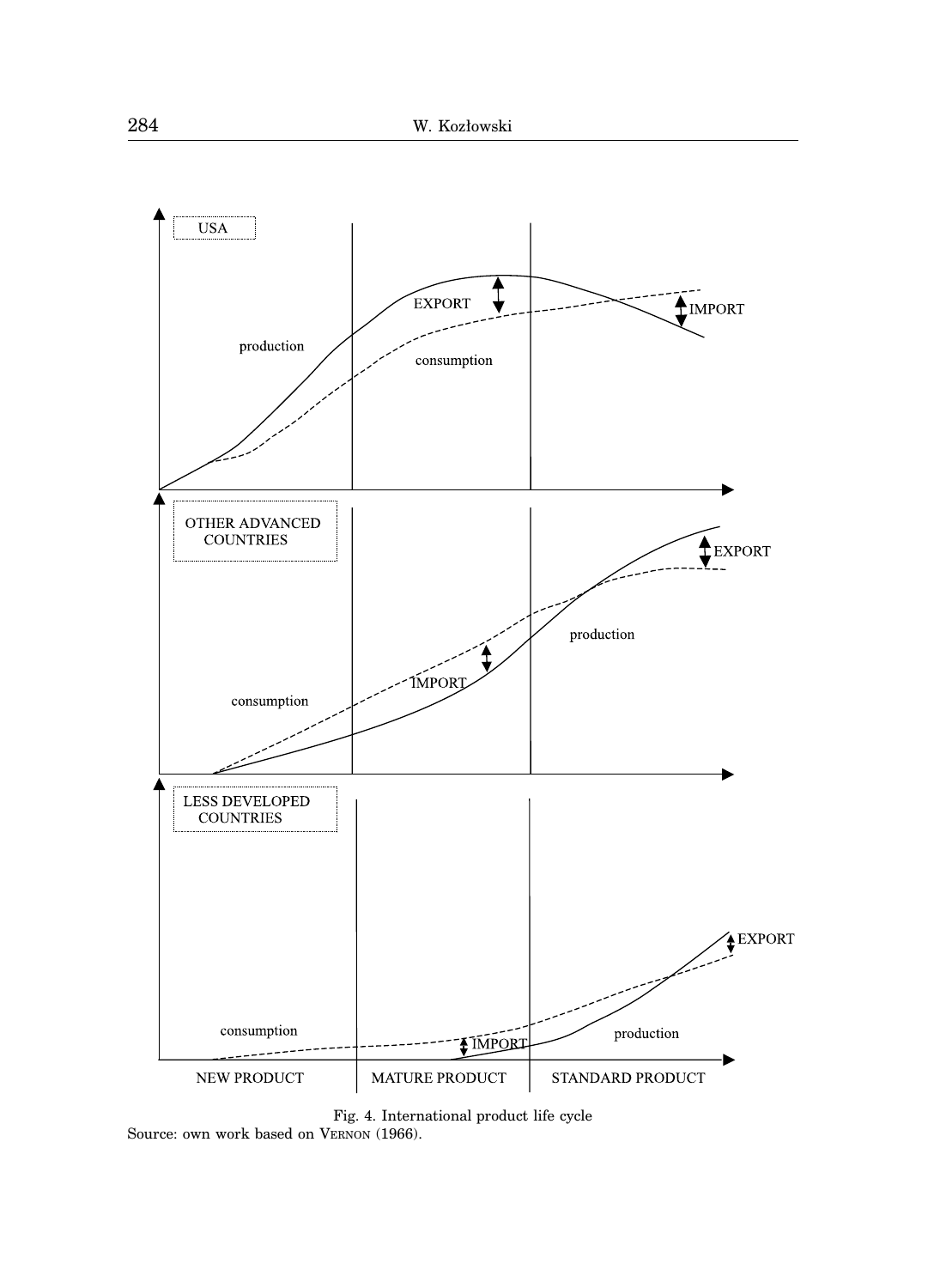1. New product (stage 1). During the first stage production of a new product is initiated in reaction to the needs of the client in the country of origin<sup>2</sup>, where supportive production and market conditions exist. After some time, i.e. when the supply of the product has sufficiently satisfied the domestic consumption, the surplus of the product is exported to the markets of other advanced countries where the demand increases.

2. Product maturity (stage 2). During the second stage of the product life cycle export becomes an important aspect of the company innovation strategy. In this case the export covers highly developed countries that are not the innovators. After a period of increasing imports production of the earlier imported product starts in the importer country<sup>3</sup>. The production technology is already more mature and developed, production is cheaper and no labor possessing particularly high qualifications is necessary. Those countries decrease the imports of that product and start exporting it to the markets of poorer developed countries.

3. Standard product (stage 3). This stage presents the situation in the poorer developed countries initially participating in the international trade as importers. At the stage of product standardization the company transfers production to low cost (of labor, raw materials, energy) countries to control the costs<sup>4</sup>. Production in those countries is only partially focused on satisfying the local market needs because, as it is impossible to achieve the economy of scale there, a significant part of production is exported. Within the longer time perspective, with standardization of the product, the innovation country and the countries of the second group become net importers of the product as for the cost reasons production in those countries decreases as a consequence of moving production to other countries. In case of standardized products poorly developed countries can achieve comparative competitive advantage resulting from production location. As a consequence, advanced countries import products from their former clients because that is cheaper than continuation of production in their own markets.

Although the theory by Vernon is commonly presented in course books on internationalization, it is currently questioned for a number of reasons of key importance. First, it is losing its validity increasingly as a consequence of emergence of the Triad, BRIC<sup>5</sup>, globalization and dynamic development of

<sup>&</sup>lt;sup>2</sup> i.e. a highly developed country with technology innovation available.

<sup>&</sup>lt;sup>3</sup> This may result from the company marketing strategy in the country of the innovative solution related to the choice of the foreign markets entry strategy: sale of the license, contracted production or construction of an own production facility.

<sup>4</sup> This may lead to contract production in such countries, establishment of companies or own production branches.

 $5$  BRIC – Brazil, Russia, India, China – countries forming the counterweight for the countries forming the Triad.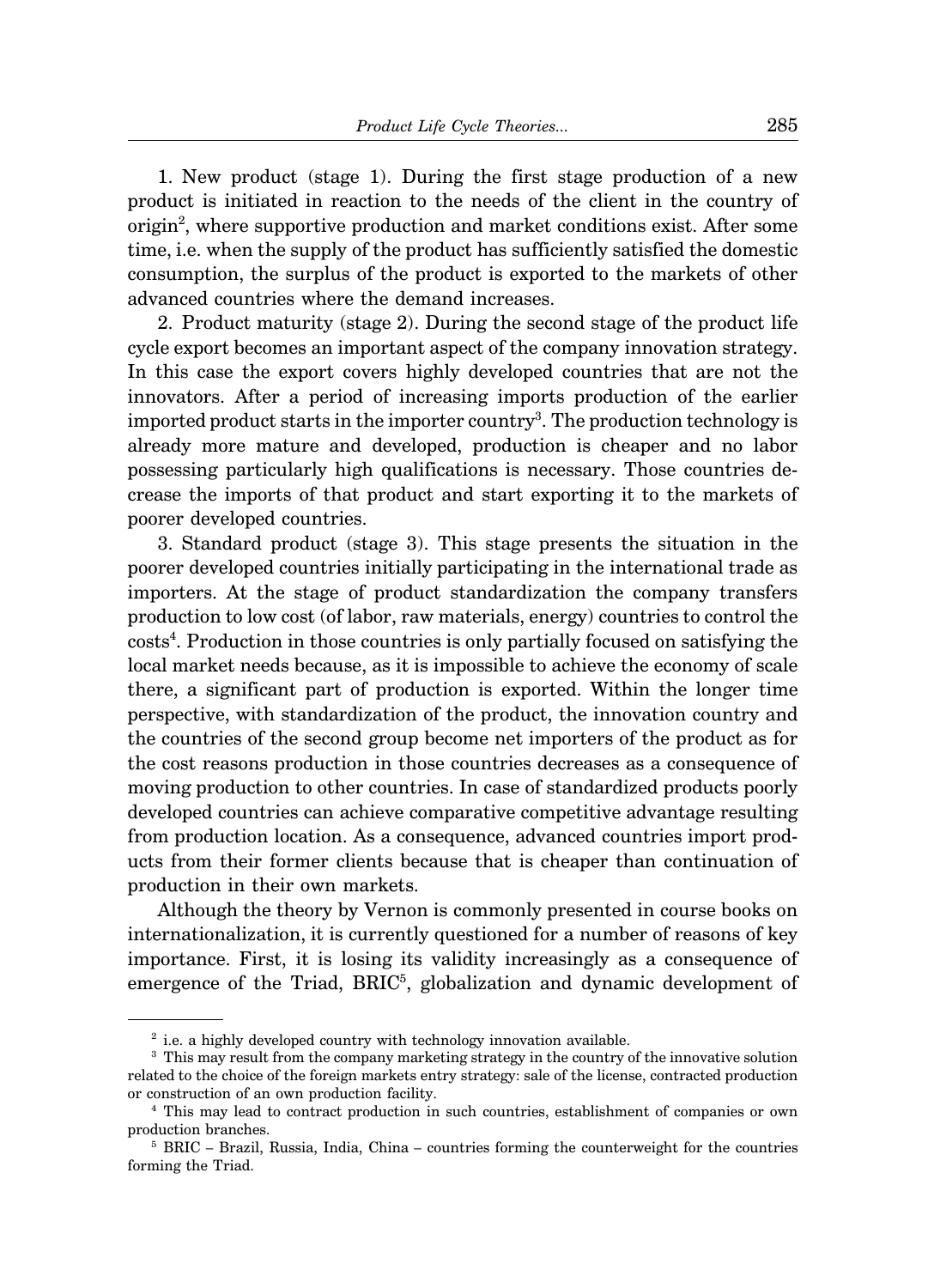China. Second, the United States is not the only country in the world in which the product ideas are born currently. New products are born everywhere where the activities of companies in the field of research and development of product are subject to globalization. Third, at present companies create new products and introduce product modification within a very short time and in numerous markets simultaneously to recover the costs involved in research and development<sup>6</sup>. Fourth, An increasing number of companies operate in the international markets from their very establishment<sup>7</sup>. Internet caused that this is much easier, particularly for small and medium companies (HOLLENSEN 2004). Despite those limitations, nevertheless, the theory by Vernon may provide the companies with knowledge useful in the process of company internationalization, particularly as concerns transfer of production to foreign markets that in a longer perspective and with the technology maturing substitutes for exports (DULINIEC 2004).

### **Conclusion**

The classical product life cycle model by Levitt is one of the most frequently quoted and taught elements of marketing theory. Nevertheless, considering its significant imperfections indicated in this paper it is losing its usefulness for business practitioners. That is why more pronounced exposition of other, more useful for marketing managers, alternative models explaining the relations existing between the product life cycle stages and choice of marketing activities and instruments in marketing literature is becoming increasingly justified.

None of the theoretical models presented is ideal and can be employed to provide simple solutions for marketing problems that are complex by nature. They rather create the frameworks for development of marketing strategies. Managers responsible for managing sales of product brands should be aware that the stage of life in which the product is represents just one of the criteria for choice of marketing activities and instruments. The choice of the marketing strategy is also determined by the objectives that the company intends attaining, tangible and intangible resources available to the company as well as widely understood micro and macro business environment. In this context the product evolution cycle concept represents a valuable and deserving attention model reflecting the current reality of product life. The superiority of the concept by Tellis and Crawford as compared to other concept is determined by

<sup>6</sup> In the subject literature such a strategy is commonly referred to as the shower strategy.

<sup>7</sup> Those are companies referred to as born globalists.